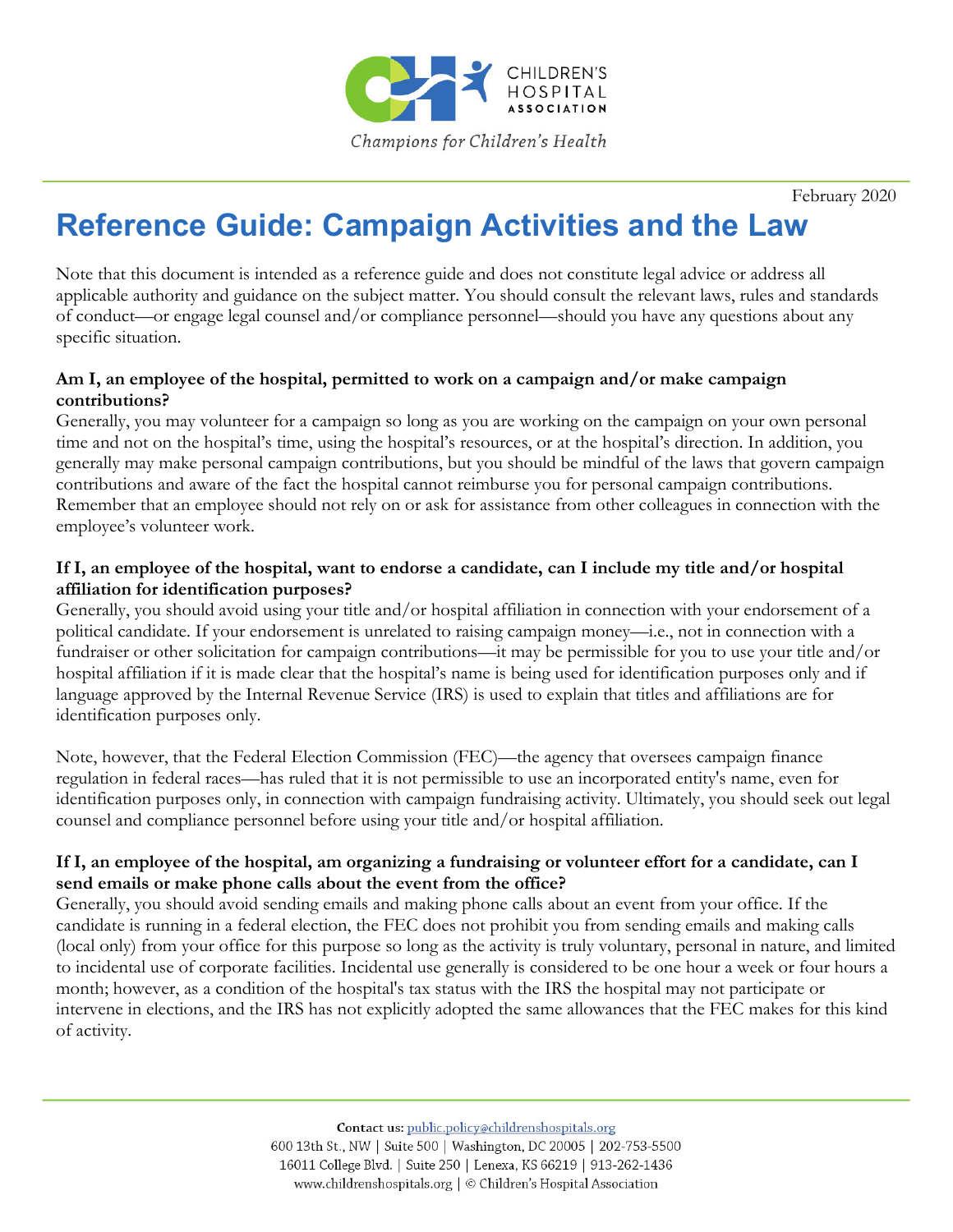#### **If I, an employee of the hospital, used to work for an elected official but now work for the hospital, am I allowed to volunteer on the elected official's next campaign, and can I offer them strategy advice?**

Generally, yes. You would have to do all of your campaign work on your own time and not on time you would normally owe to the hospital. Additionally, you may not use the hospital's resources, including, for example, hospital staff. You should be clear with a candidate that you are volunteering on the candidate's campaign in your own personal capacity, not as a representative of your employing hospital.

## **Am I, an employee of the hospital, permitted to submit an article to be included in a hospital publication highlighting a particular candidate running for office?**

No. Hospital resources generally may not be used to support a candidate for office. Under certain limited circumstances, the hospital may be permitted to publish an article about the official congressional work of a member of Congress who is running for re-election, but the piece may not, among other things, refer to his or her status as a candidate or mention an upcoming election. You should confer with legal counsel and compliance personnel before submitting an article that involves a particular candidate running for office.

## **Can I, as a government relations professional for the hospital, attend a political fundraiser if the tickets were purchased by someone else besides me?**

It depends on the circumstances. An individual donor should not make a political contribution with the expectation or intent that you, as a member of hospital staff, will deliver it or will attend the event in the donor's place as a representative of the hospital. Particularly if done systematically, this use of your time would be viewed as an impermissible use of hospital resources for fundraising purposes. If, however, there is an isolated occasion where, for example, a friend of yours makes a contribution to a candidate and cannot go to an event, it generally should be fine for you to go in your friend's place. Note that, in this case, you would be attending in your personal capacity, not as a representative of the hospital.

# **Is the hospital, as a non-for-profit entity, permitted to host voter registration drives and candidate forums? Am I permitted to attend these events during my paid workday?**

Generally, hospitals may carry out voter registration drives and candidate forums to help educate their employees about the candidates and issues relevant in upcoming elections. Both the IRS and the FEC have published detailed guidance on how to plan and execute these kinds of events. If your hospital's event complies with the requirements of the IRS and the FEC and if your hospital's policies permit it, you should be allowed to attend the event during your workday.

# **If the hospital hosts a candidate forum, is there a rule regarding which or how many of the candidates should be invited?**

Generally, all legally qualified candidates for the relevant office from the district or state must be invited to a candidate forum. Third-party or independent candidates who are not viable or significant may be excluded under certain circumstances. However, these lines can be difficult to draw, so it is best to seek the advice of legal counsel and compliance personnel to help with planning and executing a candidate forum.

# **Are there rules on the kind of questions the hospital can ask of candidates during a hospital forum or on a candidate questionnaire?**

Among other things, the questions should address a broad range of issues that the candidates would address if elected to the office they are seeking. Generally, the questions should be prepared and presented by a non-partisan, independent panel of individuals who are knowledgeable about the issues, and the questions should be unbiased, neutral and should not be asked in a way that suggests a "correct" answer or an answer the hospital wants to hear.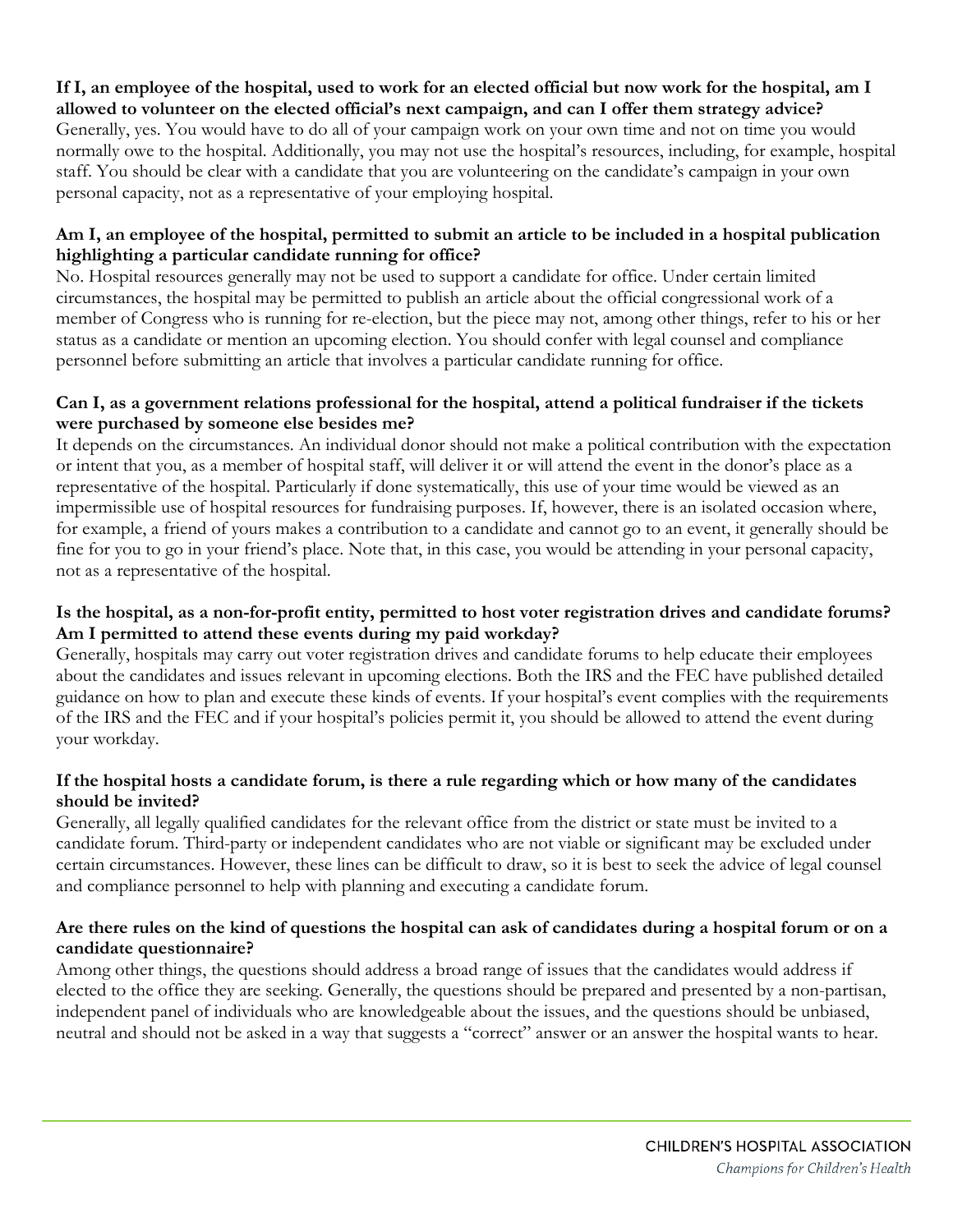The IRS will consider a number of factors in determining whether a forum or candidate questionnaire is permissible, so it is best to seek the advice of legal counsel and compliance personnel before moving forward with any such effort.

# **The hospital is thinking about surveying political candidates and publishing their responses in a hospital publication, is this allowable?**

Generally, yes, but it must be done according to guidelines established by the IRS and the FEC. Among other things, the hospital must include all candidates for the relevant office and must ask only neutral, unbiased questions. In addition, the hospital may not rate candidates based on their answers or qualifications for office. If the hospital is going to publish the candidates' answers, it should publish them in unedited form. There are a number of other guidelines that the hospital must follow, so it is best to seek the advice of legal counsel and compliance personnel to assist in developing any survey.

#### **If a candidate calls me, an employee of the hospital, or any member of the hospital staff and requests a tour or a visit to the hospital, is this allowed? If they are permitted to visit the hospital, can they distribute campaign literature while on the hospital premises?**

The answer to the first question depends on the facts and circumstances, including the reason for a candidate's tour. Generally, the hospital is allowed to have members of Congress and their staff tour its facilities for official or representational reasons. The hospital may not, however, permit a tour related to a campaign or designed to generate campaign photo opportunities or solicit campaign support or contributions.

To the extent a candidate is permitted to tour the hospital, a candidate and/or the candidate's staff may not distribute campaign literature while on hospital premises or leave materials for distribution upon their departure. It is a good idea to set ground rules up front, before a tour is scheduled, to avoid any confusion.

#### **If the hospital allows an elected official, who is currently running for re-election, to come and address an audience at the hospital, speaking in their official capacity and making no reference to the election, does the hospital need to invite the opposing candidate(s) to address the same audience as well?** Generally, no, but for this to be permissible, an event must be non-partisan and clearly unrelated to an elected official's re-election. If the hospital chooses an elected official to address an audience at the hospital, the hospital must have selected the elected official solely for reasons unrelated to the elected official's candidacy. In addition, the hospital may not permit any mention or discussion of an election or the candidacy at the event.

# **The hospital would like to give Senator X, who happens to be running for re-election, an award for his dedication to our institution/children's issues, is this permissible?**

Generally, yes, as long as the award is not cash and as long as it is a genuine, bona fide award for the senator's service. Among other things, an award should be something that the hospital gives out on a regular basis—for example, annually—according to written, well-established criteria. Whatever memento is given to the senator to commemorate the award must be permissible under the gift rules as well.

Note that, if the hospital is registered as a federal lobbying organization under the Lobbying Disclosure Act (LDA), any expenditures for events at which the hospital gives a member of Congress or staff an award may need to be disclosed on the hospital's semi-annual LD-203 report.

# **Can the hospital conduct issue briefings to inform candidates running for office of its position on issues and encourage the candidates to adopt such a position?**

Generally, yes, but the focus of the issue briefings must be on educating the candidates, rather than providing them with a chance to solicit support. The hospital must provide all candidates for the office the same opportunity and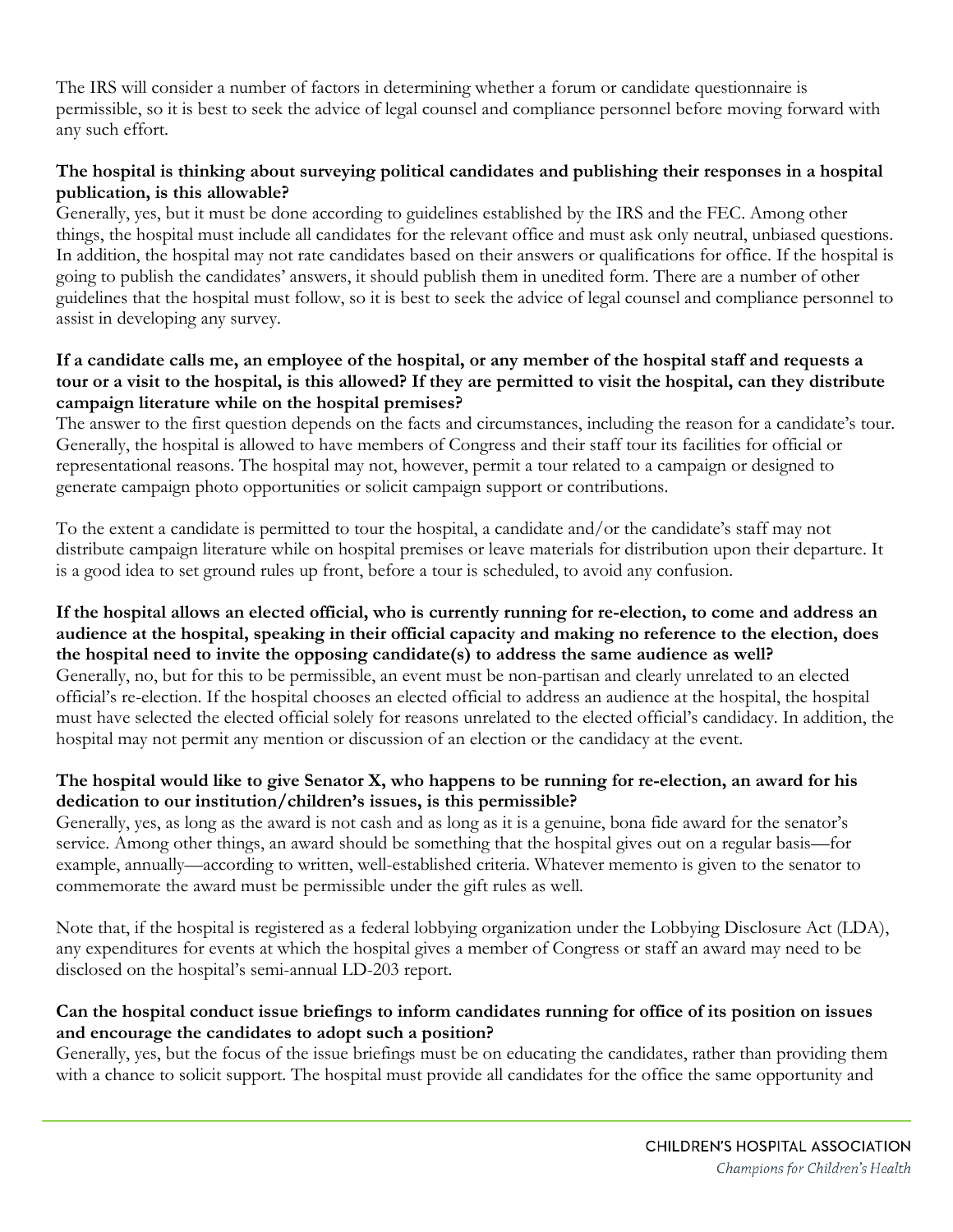must comply with other guidelines to ensure that an issue briefing does not turn into an impermissible expenditure of hospital funds for election-related purposes.

Remember, too, that if a candidate is also an elected official, conducting an issue briefing could constitute direct lobbying by the hospital—which the hospital generally can do, subject to certain requirements and limits.

#### **The hospital hosts an annual event where we honor individuals who have championed children's issues, the honorees often include elected officials, is this permissible? Is there anything we should know about these events?**

Generally, yes, hosting this kind of event is permissible if it is planned properly. Such an event must comply with the gift rules that apply to all of the elected officials who attend. If attendees are all federal elected officials, then the House and Senate rules generally will govern the event. If attendees include state elected officials, you should seek the advice of legal counsel and compliance personnel to ensure compliance with state laws.

If you are giving an award, you cannot give cash, and you need to make sure that it is a bona-fide award given according to written, well-established criteria. If you are giving a memento or other material item, it must be one that complies with applicable gift rules. If the hospital is registered under the LDA, it generally must disclose on its LD-203 form any expenses incurred to host or pay for events that honor members of Congress or their staff, or certain other federal officials. If the hospital hosts an event that honors both federal and state officials, you must also comply with applicable disclosure rules governing gift to or in honor of state officials.

# **I've heard that the federal government has really cracked down on gifts given to members of Congress and/or their staff in the last couple of years. What impact does this have on hospitals?**

Yes, what you have heard is true. Congress passed legislation in 2007 that changed the congressional gift rules in a few significant ways. First, if the hospital employs—in-house—or retains—as an outside consultant—a federallyregistered lobbyist, it may not give any "gift" at all to a member of Congress or their staff unless the gift falls within one of the exceptions enumerated in the rules. For this purpose, "gift" is broadly defined to include anything of value, including meals and tickets to events. Second, the obligation to comply with the gift rules now applies not only to a member of Congress or staff who receives gifts, but also to the entity that gives the gift. Finally, the hospital that is federally registered as a lobbying organization under the LDA must certify twice yearly to the government that it has complied with these gift rules.

For hospitals that do not employ or retain federal lobbyists, the gift limits for a member of Congress or staff generally is \$49.99 per occasion, subject to a \$99.99 aggregate annual limit. Items that qualify for one of the exceptions, or that have a value of under \$10, do not have to be counted for purposes of the aggregate limit. If you are planning an event to which members of Congress or their staff will be invited, finding an exception to the gift rule that could apply to the event often will be the key. Note that, while they are similar in a number of cases, the House and Senate have different rules, so it will be necessary to review both sets of rules.

# **The hospital is holding its annual fundraising gala and it usually invites elected officials without asking them to purchase a ticket, can we still do this?**

Probably. Even as amended, the gift rules still allow members of Congress and their staff to accept free attendance at fundraising events sponsored by, and raising money for, charitable organizations, when the sponsor issues the invitation. The House and Senate require these events to be planned in a certain way, so it is best to seek the advice of legal counsel and compliance personnel in advance to ensure any event will be compliant.